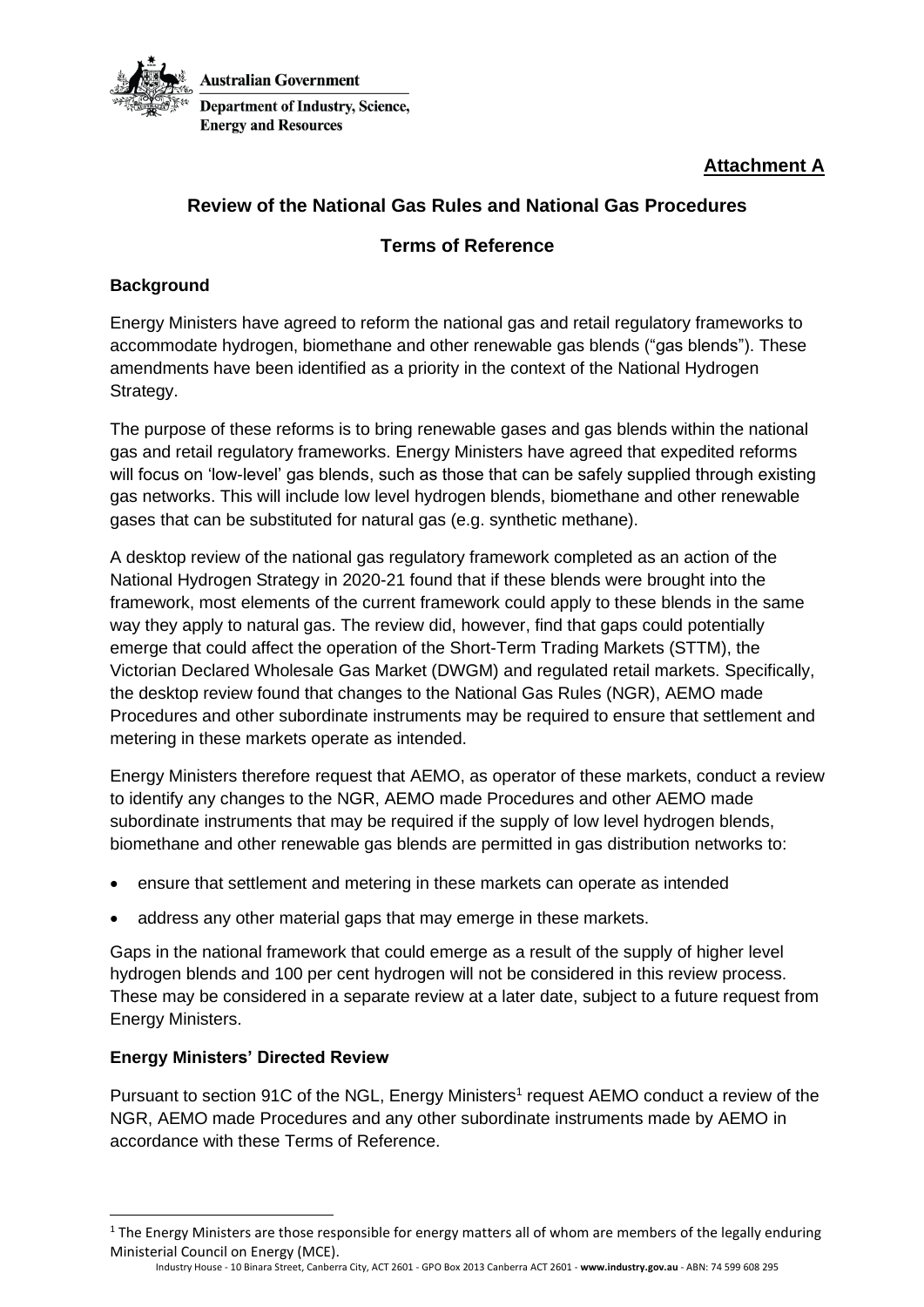## **Purpose**

The purpose of this review is to determine what changes to the NGR, AEMO made Procedures and other AEMO made subordinate instruments will be required to ensure that the STTM, DWGM and regulated retail gas markets can continue to operate as intended if low level hydrogen blends, biomethane and other renewable gas blends are brought within scope of the national framework.

## **Scope**

In undertaking the review, the AEMO is requested to:

- Identify any changes to the aforementioned instruments that will be required to:
	- $\circ$  ensure that settlement and metering within the STTM, the DWGM and regulated retail markets operate as intended
	- $\circ$  address any other material gaps in these markets that may be identified through consultation with market participants, other market bodies and government officials.
- In identifying these changes, AEMO should have regard to the same types of matters that it is required to consider when making Procedures (i.e. the National Gas Objective and compliance costs for both AEMO and market participants).
- Work with the AEMC on the required changes to the NGR identified through this review.
- Draft the required changes to the Procedures and other AEMO made subordinate instruments and consult on these changes.
- Implement the required changes to the Procedures, other AEMO-made subordinate instruments and, if required, AEMO's systems once the changes to the NGL and NGR are made.

This review should complement, and not duplicate, any similar work AEMO is already undertaking or has previously undertaken (e.g. within the DWGM).

### **Governance, consultation and timeframe**

The Energy National Cabinet Reform Committee agreed on 11 June 2021 that these reforms should be expedited due to the number of hydrogen and biomethane blending projects that have been proposed.

To expedite these reforms, Energy Ministers request that the AEMO conduct this review in parallel with the reviews that are to be conducted by AEMC, the AER, the ERA and legislative reforms led by officials to accommodate hydrogen and renewable gases into the national gas and retail regulatory frameworks.

Energy Ministers request that the AEMO work with the AEMC, the AER, the ERA and officials to align these parallel processes and to share information, findings and resources as necessary. Energy Ministers also request that AEMO participate in a project team that will comprise market bodies and officials working on these processes to facilitate collaboration and streamline decision making, and to report on progress to Senior Officials through its Gas Working Group.